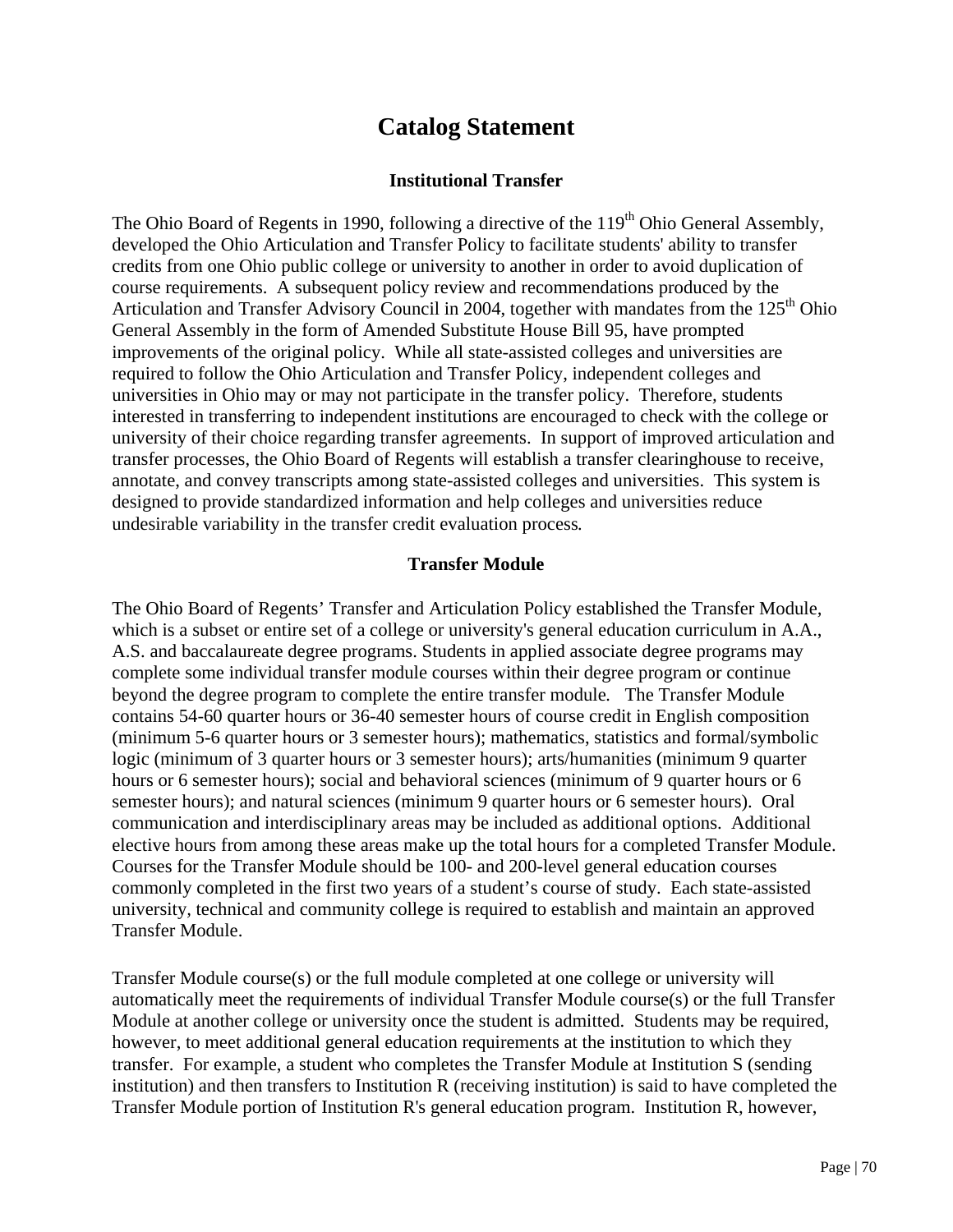may have general education courses that go beyond its Transfer Module. State policy initially required that all courses in the Transfer Module be completed to receive its benefit in transfer. However, subsequent policy revisions have extended this benefit to the completion of individual Transfer Module courses on a course -by-course basis.

### **Transfer Assurance Guides**

that will ensure comparable, compatible, and equivalent learning experiences across the state's business, communication, education, health, mathematics, science, engineering, engineering Transfer Assurance Guides (TAGs) comprise Transfer Module courses and additional courses required for an academic major. A TAG is an advising tool to assist Ohio university and community and technical college students planning specific majors to make course selections higher-education system. A number of area-specific TAG pathways in the arts, humanities, technologies, and the social sciences have been developed by faculty teams.

consulted during the transfer process. Students may elect to complete the full TAG or any subset of courses from the TAG. Because of specific major requirements, early identification of a TAGs empower students to make informed course selection decisions and plans for their future transfer. Advisors at the institution to which a student wishes to transfer should also be student's intended major is encouraged.

#### **Conditions for Transfer Admission**

- college-level courses. Further, these students shall have admission priority over out-of-1. Ohio residents with associate degrees from state-assisted institutions and a completed, approved Transfer Module shall be admitted to a state institution of higher education in Ohio, provided their cumulative grade point average is at least 2.0 for all previous state associate degree graduates and transfer students.
- students if they have grade point averages of at least a 2.0 for all previous college-level 2. When students have earned associate degrees but have not completed a Transfer Module*,* they will be eligible for preferential consideration for admission as transfer courses*.*
- consideration for admission as transfer students. 3. In order to encourage completion of the baccalaureate degree, students who are not enrolled in an A.A. or A.S. degree program but have earned 60 semester or 90 quarter hours or more of credit toward a baccalaureate degree with a grade point average of at least a 2.0 for all previous college-level courses will be eligible for preferential
- 4. Students who have not earned an A.A. or A.S. degree or who have not earned 60 semester hours or 90 quarter hours of credit with a grade point average of at least a 2.0 for all previous college-level courses are eligible for admission as transfer students on a competitive basis*.*